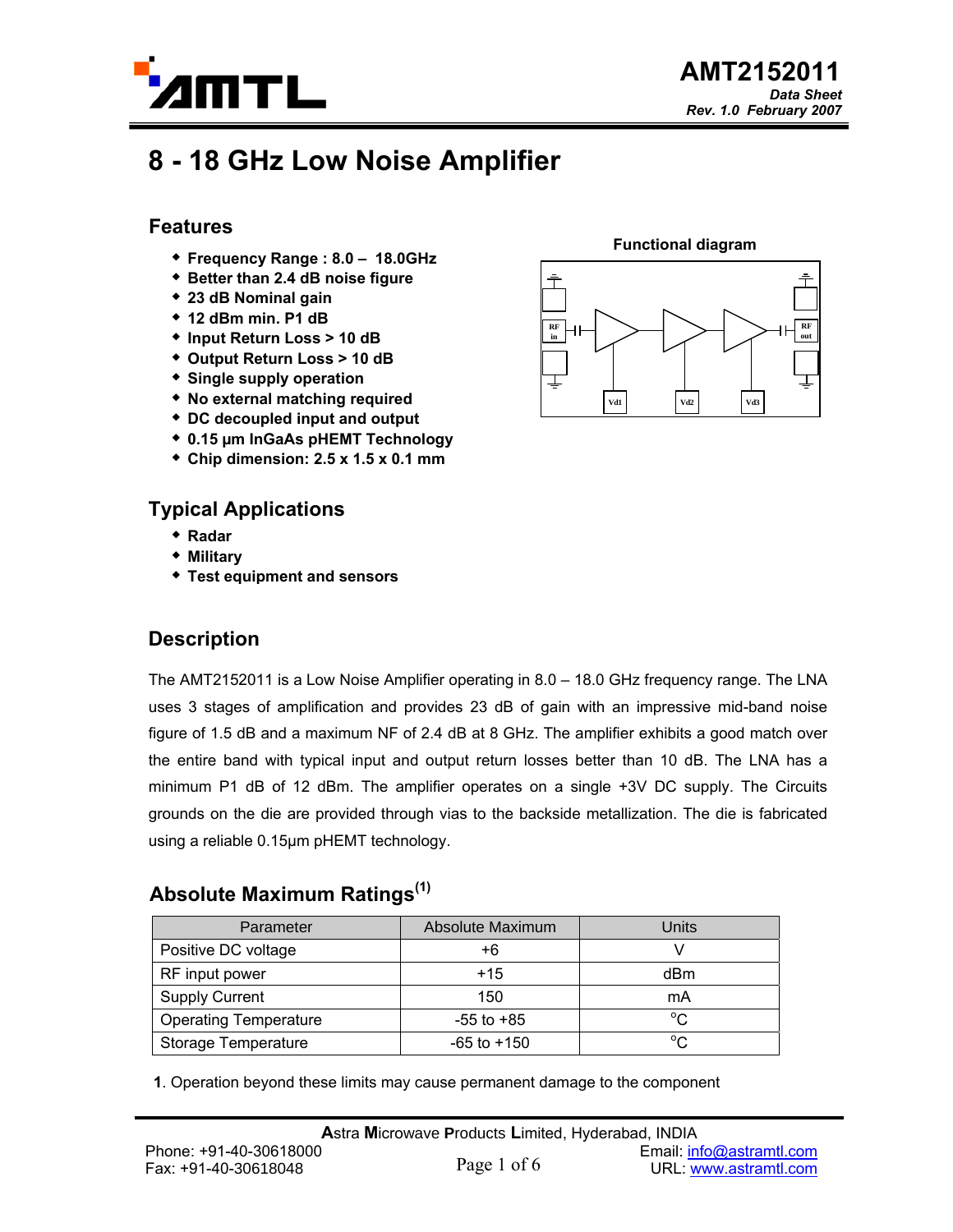

# Electrical Specifications @ T<sub>A</sub> = 25 °C, Zo =50 $\Omega$ ; V<sub>d1</sub> = V<sub>d2</sub> = V<sub>d3</sub> = 3V

| <b>Parameter</b>                   | Value        | Value         | <b>Value</b>  | <b>Units</b>    |
|------------------------------------|--------------|---------------|---------------|-----------------|
| <b>Frequency Range</b>             | $8.0 - 12.0$ | $12.0 - 16.0$ | $16.0 - 18.0$ | <b>GHz</b>      |
| Gain                               | 24.5         | 23.0          | 20.0          | dB              |
| Gain Flatness                      | ± 0.5        | ± 1.4         | ± 0.7         | dB              |
| Noise Figure (max.)                | 2.4.         | 2.0           | 2.4           | dB              |
| Input Return Loss(min.)            | 10           | 9             | 8.            | dB              |
| Output Return Loss (min.)          | 9            | 10            | 10            | dB              |
| Output Power (P1 dB) (min.)        | 11.          | 11            | 11            | dB <sub>m</sub> |
| Saturated output power (Psat)      | 13           | 13            | 13            | dBm             |
| Output Third Order Intercept (IP3) | 22           | 22            | 22            | dBm             |
| <b>Supply Current</b>              | 95           |               |               | mA              |

#### *Note:*

1. Electrical specifications as measured in a test fixture.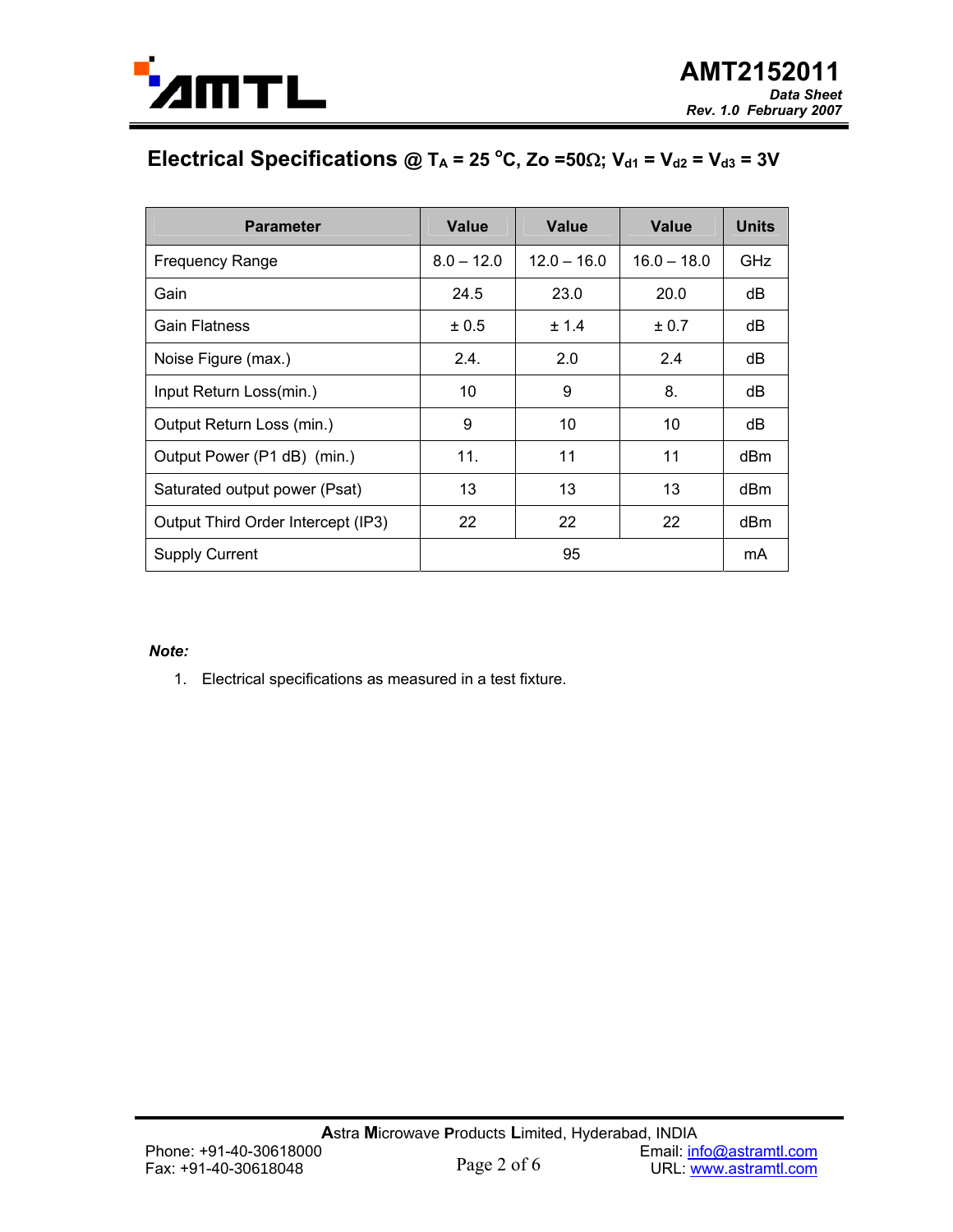

 **AMT2152011**  *Data Sheet Rev. 1.0 February 2007*

#### **Test fixture data**



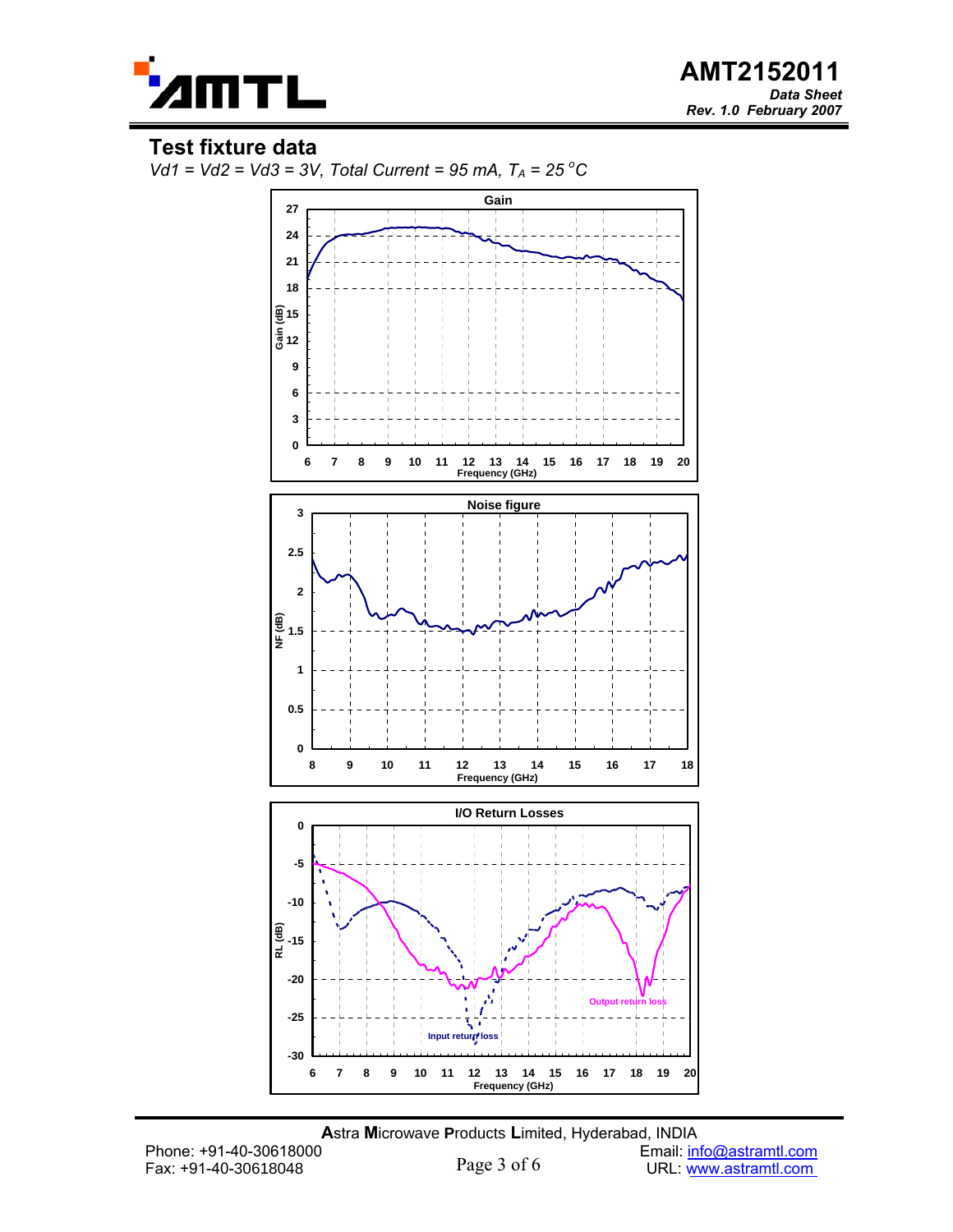

### **Test fixture data**





**A**stra **M**icrowave **P**roducts **L**imited, Hyderabad, INDIA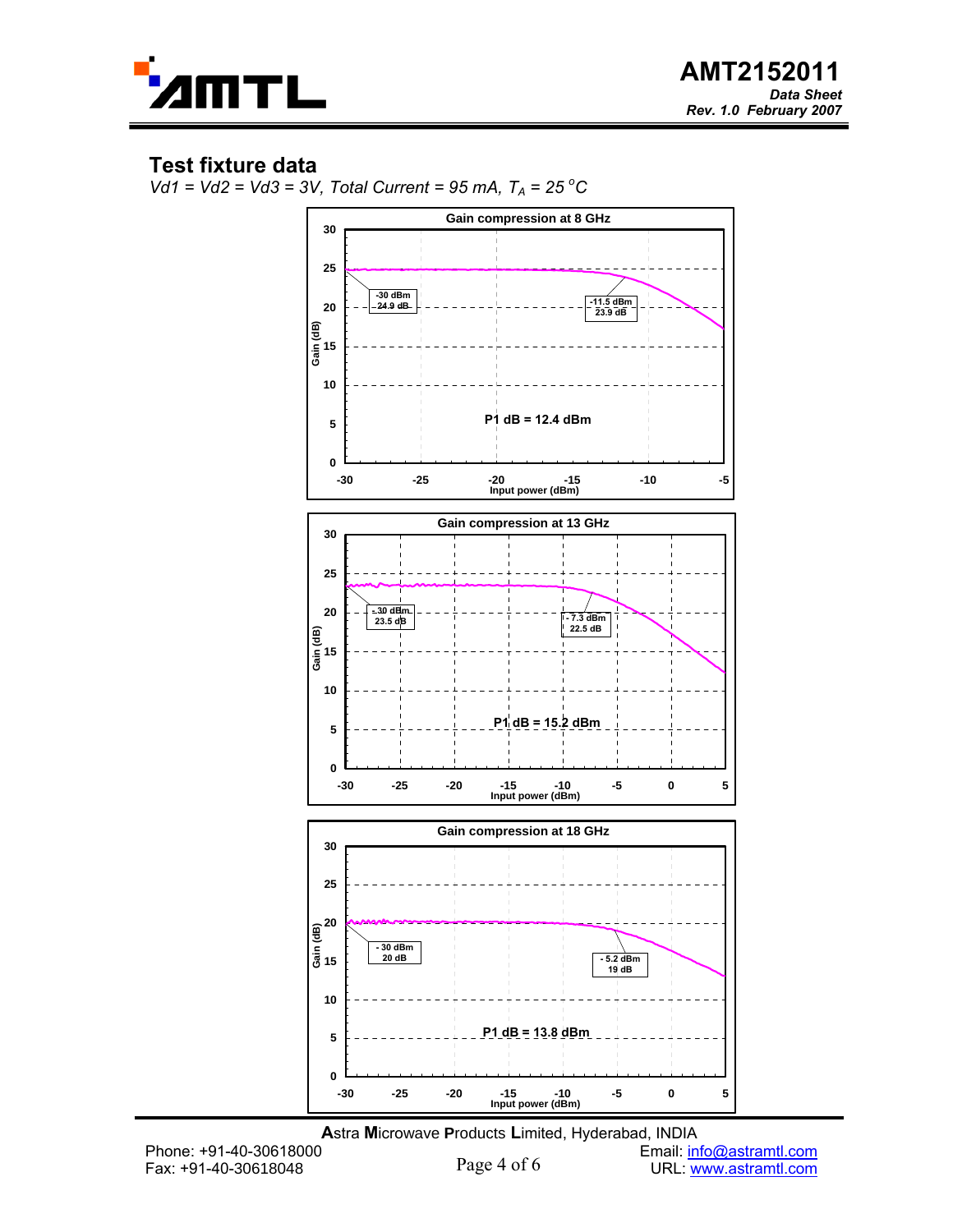

# **Mechanical Characteristics**



**Units: millimeters (inches) All RF and DC bond pads are 100µm x 100µm Note:** 

- **1. Pad no. 8: Vd1**
- **2. Pad no. 6: Vd2**
- **3. Pad no. 5: Vd3**
- **4. Pad no. 3: RF out**
- **5. Pad no. 1: RF in**